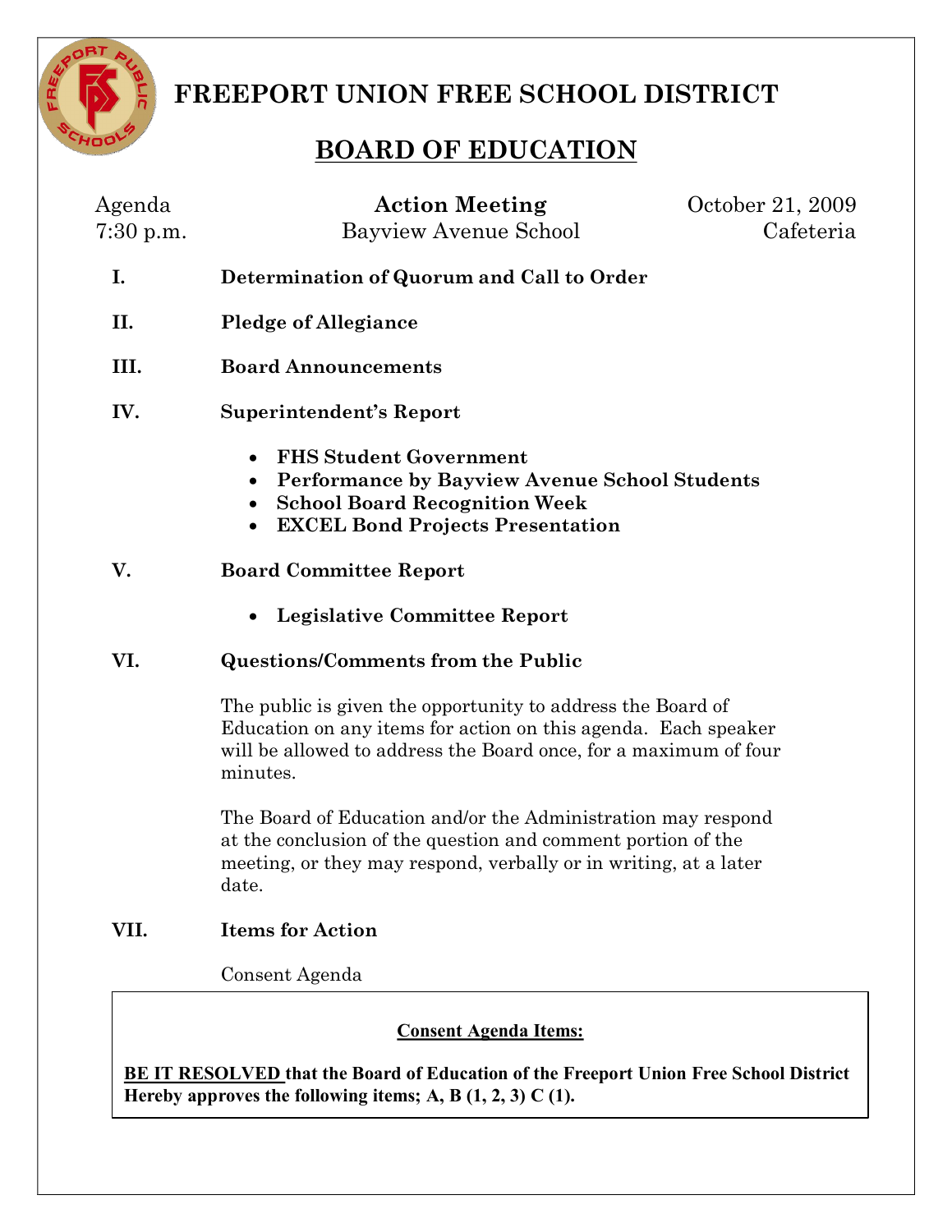*Freeport Union Free School District Board of Education October 21, 2009* 

#### **A. Acceptance of the Minutes**

September 9, 2009, September 23, 2009

#### **B. Consent Approve**

#### **Personnel Actions**

- 1. Request for Leave of Absence
- 2. Appointment of Staff
- 3. Adult Education Instructors' Wages

## **C. Consent – Approve**

## **Education**

1. Acceptance of the Minutes from the Committees on Special Education and Preschool Special Education

September 16, 2009, September 23, 2009, September 24, 2009, September 25, 2009, September 30, 2009, October 1, 2009, October 2, 2009, October 5, 2009.

# **VIII. Other Items for Action**

#### **A. Personnel**

- 1. Tenure
- 2. Retirement of Staff

# **B. Finance**

- 1. Resolution to Accept the Financial Statements for the Fiscal Year ending June 30, 2009
- 2. Budget Transfer
- 3. Change Orders Security Lighting